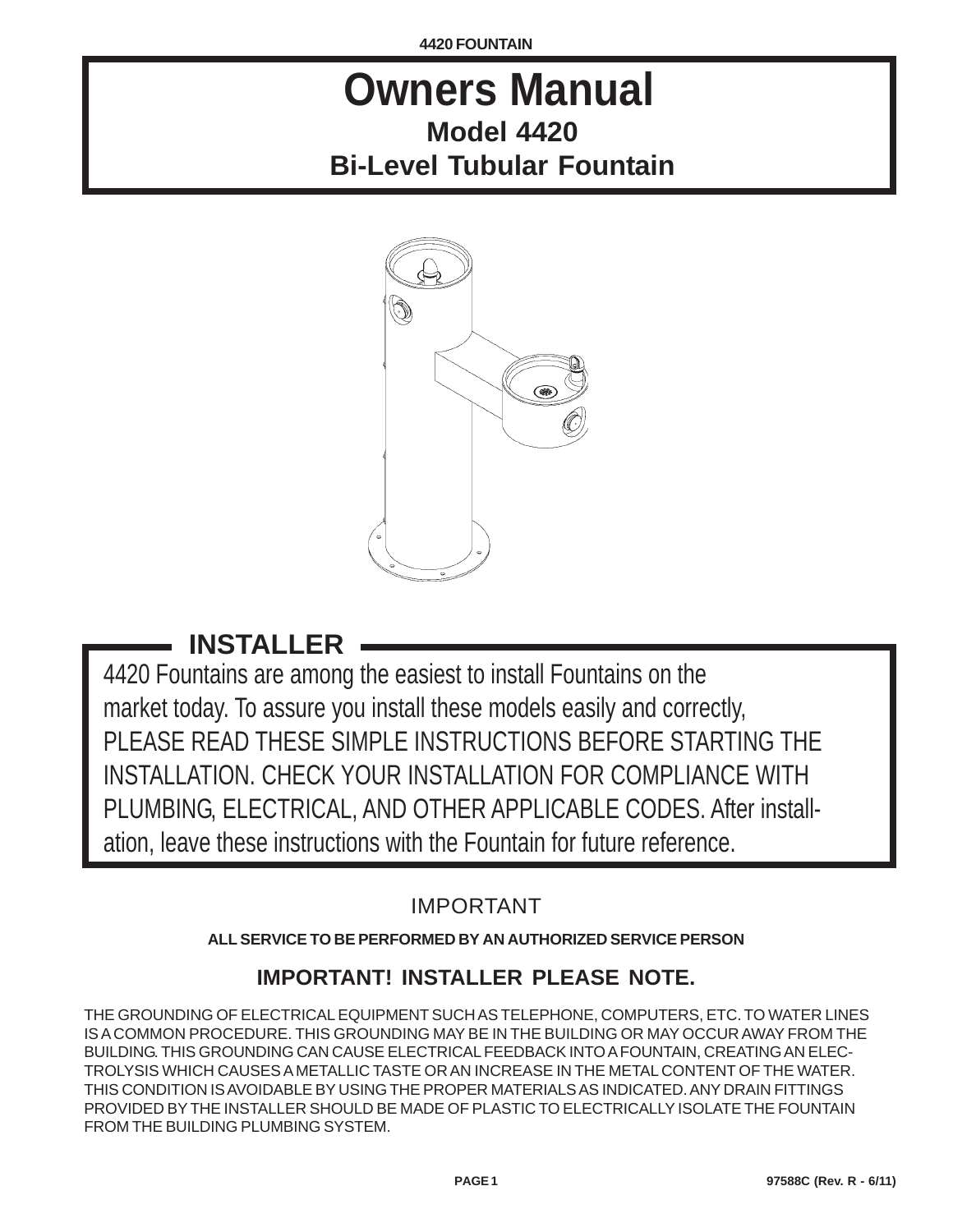

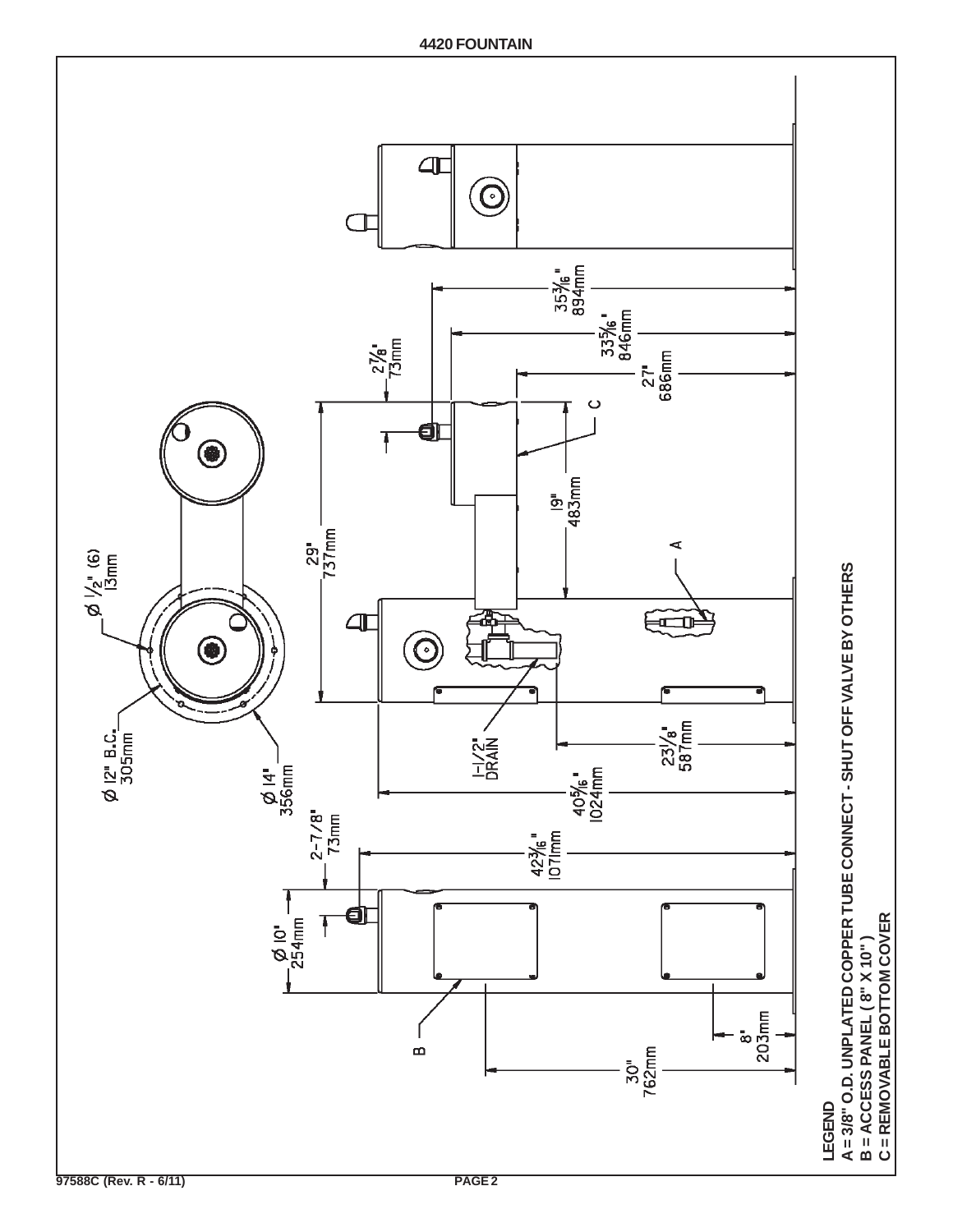#### **4420 FOUNTAIN**

- 1. This fountain is to be mounted on a smooth, flat, finished surface with adequate support structure. NOTE: Mounting structure must be capable of supporting 300 lb. load on fountain.
- 2. Refer to rough-in for plumbing.
- 3. Install shut-off valve on water supply. (Valve not furnished)
- 4. Locate and install fountain using 3/8" minimum screws or bolts. (Screws or bolts not furnished)
- 5. Connect water supply and fountain drain. Connect drain waste "Tee" to fountain drain tubes. Connect outlet of "Tee" to drainage system. Water connection and drain must comply with local codes.
- 6. Turn on water supply and check all connections for leaks.
- CAUTION: This fountain is rated for inlet water pressure of 20-105 PSI. A pressure reducing regulator should be used if the inlet water supply exceeds 105 PSI. Any damage caused by reason of connecting this product to supply line pressures lower than 20 psig or higher than 105 psig is not covered by warranty.
- 7. Water supply 3/8" O.D. unplated copper tube. Waste 1-1/4" IPS. Contractor to supply waste trap and service stop valve in accordance with local code.
- 8. Connecting lines to be made of unplated copper and should be thoroughly flushed to remove all foreign matter before being connected to fountain. This fountain is manufactured in such a manner that it does not in any way cause taste, odor, color, or sediment problems.
- 9. Connect fountain to supply line with a shut-off valve and install a 3/8" unplated copper water line between the valve and the cooler. Remove any burrs from outside of water line. Push the tubes straight into the fittings until they reach a positive stop, approximately 3/4" (See Fig. 2). DO NOT SOLDER TUBES INSERTED INTO THE STRAINER AS DAMAGE TO THE O-RINGS MAY RESULT.

## **TROUBLE SHOOTING AND MAINTENANCE**

#### **Actuation of Quick Connect Water Fittings:**

Fountain is provided with lead-free connectors which utilize an o-ring water seal. To remove tubing from the fitting, relieve water pressure, push in on the gray collar while pulling on the tubing.(see Fig.2) To insert tubing, push tube straight into fitting until it reaches a positive stop, approximately 3/4".







### **STREAM HEIGHT ADJUSTMENT:**

Stream height is factory set at 35 PSI. If supply pressure varies greatly from this, insert a small straight bladed screwdriver through the access hole in the center of the push button and turn the adjustment screw. Clockwise adjustment will raise the stream and counterclockwise adjustment will lower the stream. For best adjustment, the stream should be approximately 1 1/2" above the top of the bubbler . (See Fig. 3)